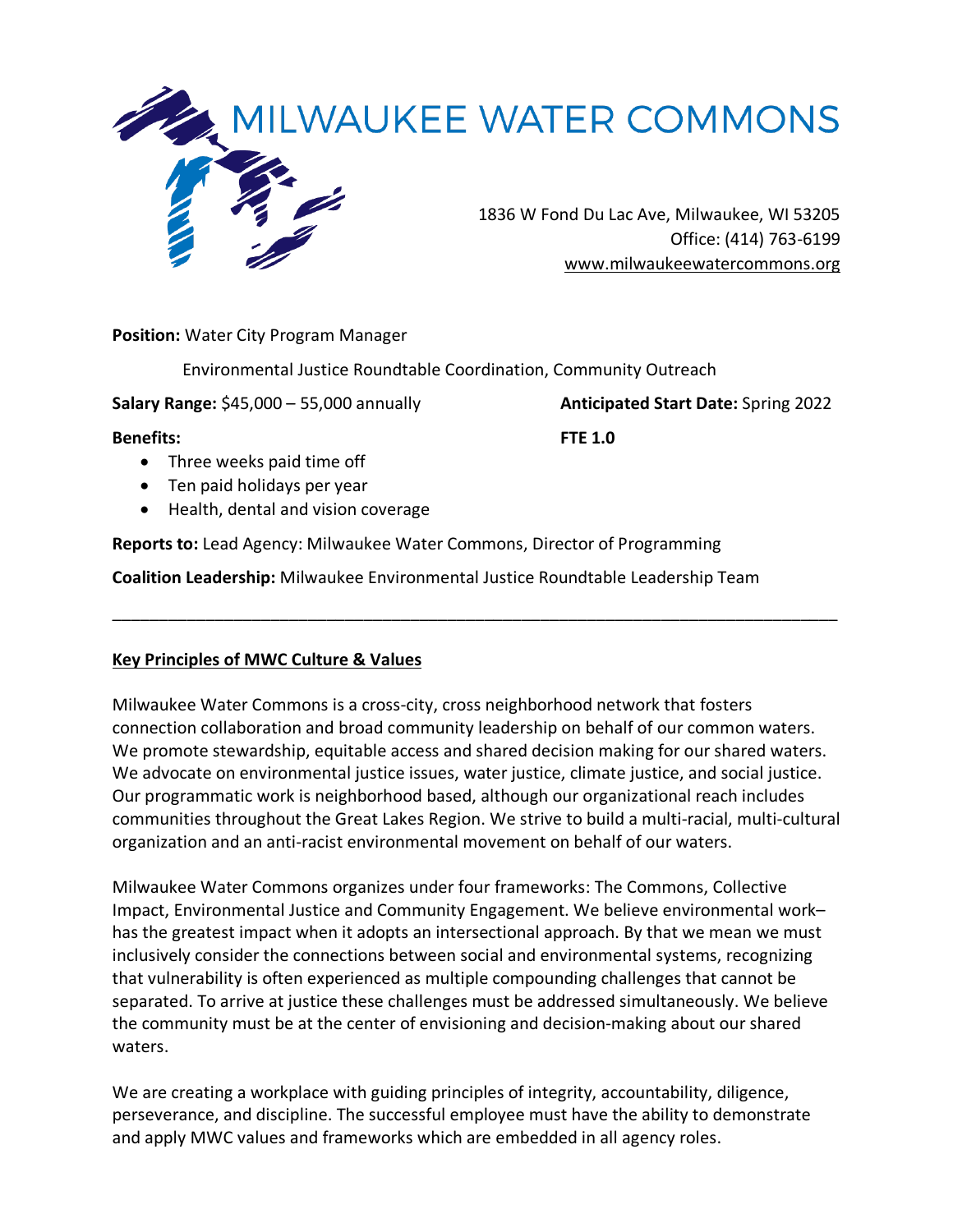## **Position Purpose**

The person in this role can expect to lead and facilitate a number of projects specifically focused on the intersection of environmental justice with community and stakeholder engagement. They will manage a portfolio of work with organizations and individuals across the city, to build an intersectional and strategic approach to bridge environmental justice concerns with environmental initiatives, advocacy, program development and policy. This position will be responsible for coordinating he Milwaukee Environmental Justice Roundtable and conducting community engagement and outreach strategies across all programs, projects and events within Milwaukee Water Commons.

Environmental Justice Roundtable Leadership – To provide technical, administration and facilitation support to a coalition of local environmental justice advocates to advance the vision and mission of the coalition and meeting goals and objectives of the coalition. Oversee and manage operations of the EJ Table including meetings, communications, community and stakeholder engagement, strategic plan development, and implementation. The Water City Program Manager will work collaboratively with the Milwaukee Environmental Justice Roundtable leadership to maximize participation, accomplishments, program goals, objectives and activities.

As stated above, in addition to coordinating the EJ Roundtable this position will also be responsible in assisting in the facilitation of a robust community engagement strategy across all projects, programs and the Water City Agenda Initiatives. The Water City Program Manager will work closely with MWC staff to assist in the overall coordination of implementation activities and opportunities to ensure adherence to the organizational mission and values of authentic engagement This includes building community, and equitable practices that promote racial & gender equity, diversity and inclusion. This position will assist MWC in connecting with the surrounding community and work with staff, stakeholders and community partners to plan execute various community meetings, events and programs. This position will develop strategic neighborhood outreach approaches, implement innovative ways to provide information and recruiting residents for leadership development.

# **Essential Duties and Responsibilities:**

- Recording and maintaining minutes and all other documentation of meetings and activities.
- Staffing committee meetings, when needed.
- Coordinating members and sector partners for events and initiatives.
- Representing the Roundtable & MWC at local, county and state meetings.
- Report to the Roundtable Leadership Team.
- Providing logistic support for trainings, surveys and all meetings for coalition strategies.
- Coordinating the implementation and delivery of all required documents, program surveys and other required materials as deemed necessary.
- Compiling data and monthly reports describing coalition efforts, initiatives and outreach.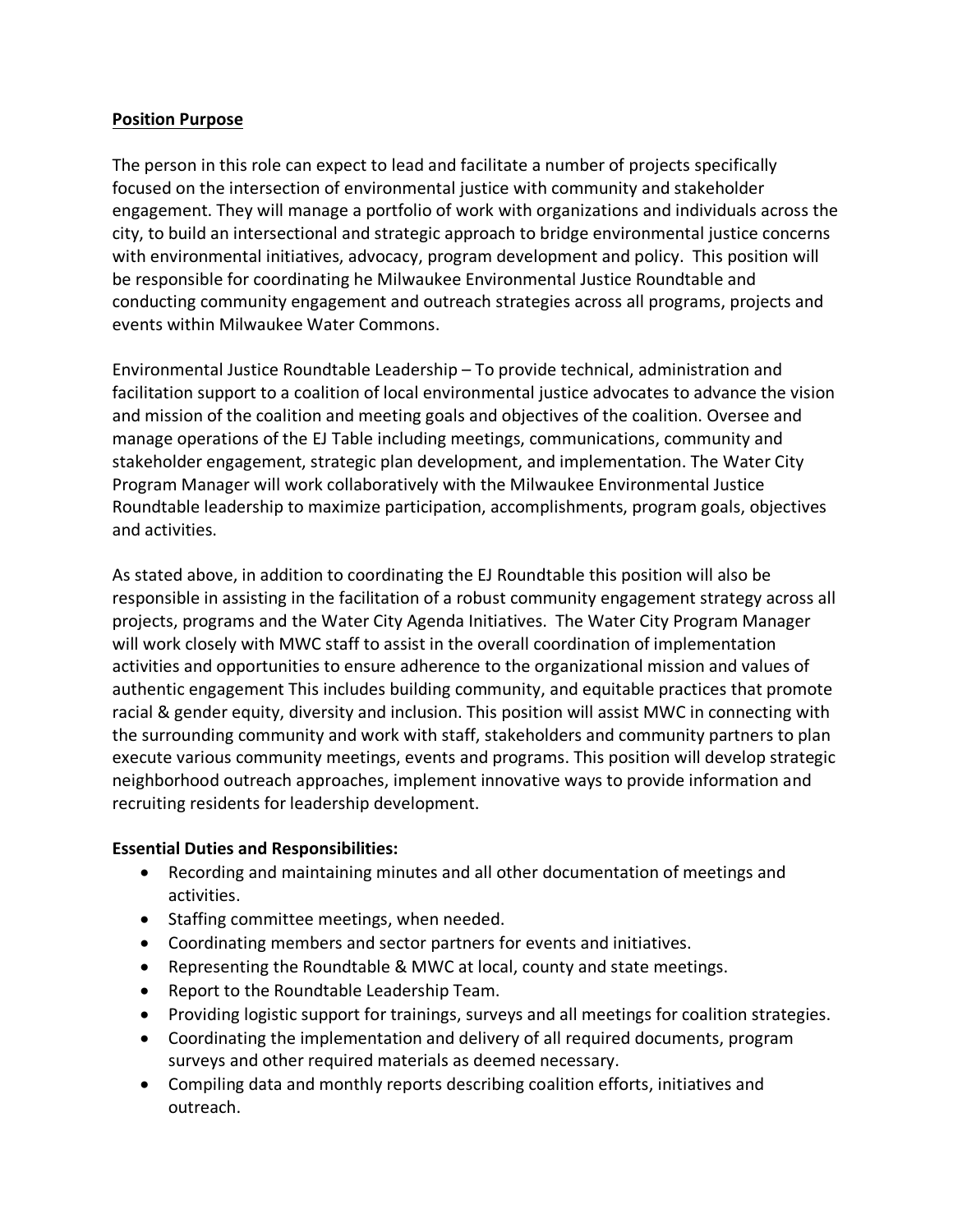- Attend meetings as necessary, and all other required duties in achieving and maintaining broad engagement and successful Coalition work.
- Facilitation of community meetings when necessary.
- Coordinating multiple projects, managing timelines and meeting deadlines.
- Attention to programmatic details.
- Communicating effectively with underserved and vulnerable populations.
- Demonstrating cultural competence.
- Working effectively with stakeholders.
- Manage email programs (list serve, newsletter)
- Maintain Roundtable website home page, social media (Facebook Groups, Instagram)
- Strong interpersonal skills.
- Participating in coalitions and partnerships to advance MWC's mission.
- Crafting meeting agendas.
- Developing outreach materials.
- Assisting with annual events and programming, including We Are Water, The Confluence, Water School.
- Other duties as assigned
- Occasional travel is required for this position.

## **Qualifications:**

The Water City Program Manager will be committed to the Milwaukee Water Commons, mission, values, and frameworks. Will have proven leadership abilities, relationship building and community outreach experience.

# **Concrete demonstrable experience and other qualifications include:**

- Values diversity and inclusion efforts.
- Demonstrated ability to work effectively in teams. Willingness to work across all MWC projects and Initiatives.
- Ability to communicate the wide array of issues that affect building Milwaukee as a Water City; our mission, principles, patterns and initiatives.
- Strong facilitation skills.
- Strong written and verbal communication skills; a persuasive and passionate communicator with excellent interpersonal and multidisciplinary project skills.
- Ability to work in solidarity with historically disadvantaged communities.
- Demonstrates a commitment to cultural competence. Bilingual skills a plus.
- Action-oriented, adaptable, and innovative approach to community organizing.
- Ability to work effectively in collaboration with diverse groups of people.
- Demonstrate workplace values including, discipline, integrity, positivity and accountability.
- Appreciation for the environment, local communities and the nexus between both.
- Ability to lead within teams including building trust, conflict resolution and making fair decisions.

Bachelor's Degree preferred. Significant experience and recognized community leadership may substitute for this requirement.